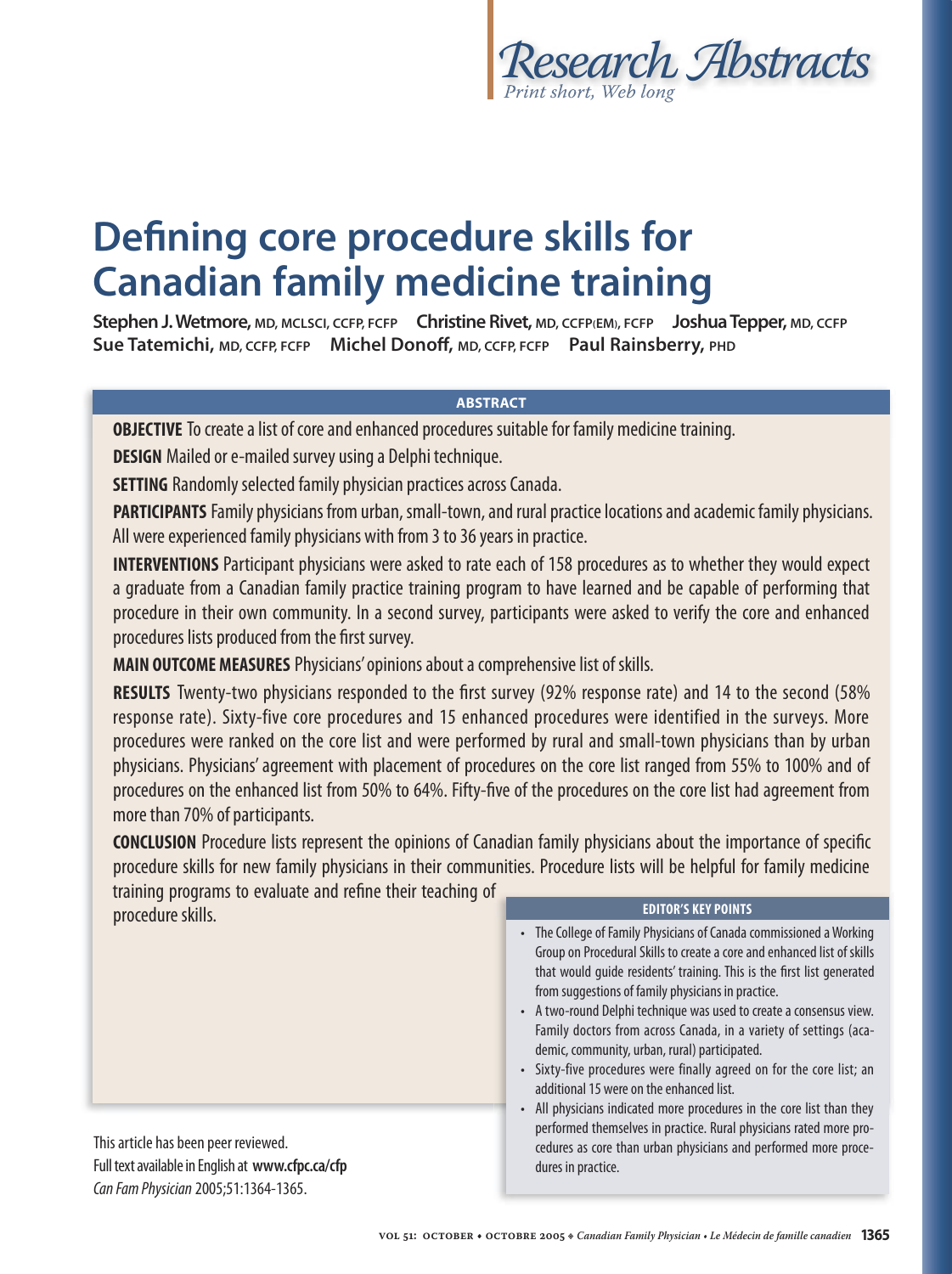**Performing clinical procedures is an important**<br>part of family medicine practice. Despite its<br>importance, crucial questions about training<br>in family practice procedures remain unanswered. part of family medicine practice. Despite its importance, crucial questions about training in family practice procedures remain unanswered. Which procedures should family physicians learn and how should they be learned? These questions are pertinent to family medicine training programs.

A survey of all family medicine program directors in Canada resulted in 24 unique lists of procedure skills. The lists contained from 10 to 75 skills. Only 30 skills appeared on more than 50% of the lists.<sup>1</sup>

Similar findings were reported in a US study where 63 separate lists of procedures were obtained with the number of skills ranging from 3 to 117. Twenty-five procedures were common to more than 50% of the lists.2 Several studies have reported that performance of procedures varies by practice location and is more common and more varied in rural locations.3,4

Against this background, defining a core list of skills for family medicine training programs has been attempted both in the United States and in Canada.<sup>1,2,4</sup> Previous attempts to define skills have started with lists of procedures taught in training programs or lists of procedures performed in practice. Wide variability in lists was evident, and it was difficult to find common

**Dr Wetmore** *is an Associate Professor in the Department of Family Medicine at The University of Western Ontario in London.* **Dr Rivet** *is an Associate Professor in the Department of Family Medicine at the University of Ottawa in Ontario.* **Dr Tepper** *is a rural locum tenens and is on the Council of the Society of Rural Physicians of Canada.* **Dr Tatemichi** *is an Assistant Professor in the Department of Family Medicine at Dalhousie University in Halifax, NS, and practises in an aboriginal community in New Brunswick.*  **Dr Donoff** *is a Professor in the Department of Family Medicine at the University of Alberta in Edmonton.* **Dr Rainsberry** *is Director of Education for the College of Family Physicians of Canada in Mississauga, Ont. All are members of the Working Group on Procedural Skills commissioned by the Section of Teachers of Family Medicine at the College of Family Physicians of Canada.*

ground. This study started with the experience of family physicians in a variety of settings and built the skill set required for practice in these settings through consensus.

The College of Family Physicians of Canada (CFPC), through the Section of Teachers of Family Medicine, commissioned the Working Group on Procedural Skills in 2003. This paper describes the work of this group toward development of a list of core and enhanced skills for Canadian family physicians' training.

## **METHODS**

This study was conducted in family physicians' practices in a variety of settings across Canada.

# **Developing comprehensive procedure lists**

A comprehensive list of procedures was developed starting with all procedures listed as mandatory by Canadian family medicine training programs in the survey by van der Goes et al.1 Procedures were added to this list by members of the Working Group and by comparison with the Core Family Medicine Procedures list adapted by the Society of Rural Physicians of Canada (personal communication from Dr James Rourke, 2003). The list was checked against other published lists of procedures in family medicine $2-10$  and against results from the 2004 National Physician Survey (personal communication from Ms Sarah Scott, Janus Project Coordinator, College of Family Physicians of Canada 2004).

We aimed to make the list as comprehensive as possible; the Working Group did modify the list, however, according to our adopted definition of a procedure as being "the mental and motor activities required to execute a manual task" and involving patient contact.<sup>11</sup> Physical examination skills and purely interpretive skills, such as electrocardiographic reading or stress tests, were excluded. The final list contained 158 procedures.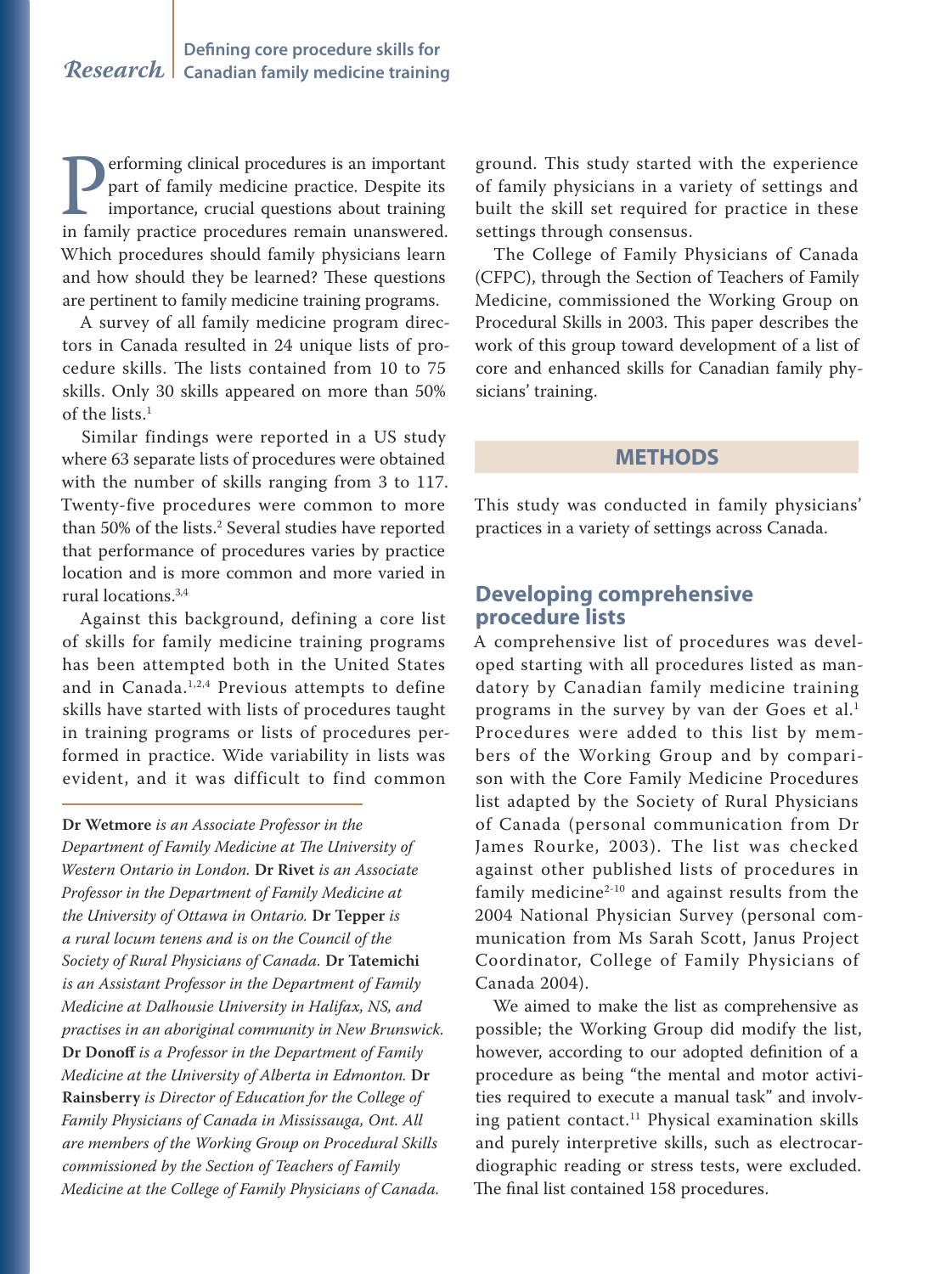# **Selecting experts for survey**

This study employed the Delphi technique, $12$  in which a group of participants give their opinions regarding specific questions, and these opinions are progressively refined in light of the responses of the entire group. Rounds of data collection allow for development of participants' responses to reach a consensus of views. In this study we used a tworound modified Delphi technique.

Family physicians were chosen randomly from membership lists of the Section of Teachers of Family Medicine (academic group) and the CFPC, stratified by postal code (urban, small-town and rural groups). Physicians on each random list were contacted and asked to participate in the study. Six physicians were recruited from each group: academic (full-time faculty in a family medicine teaching capacity), urban (practising in a large city), small town (practising in a town of approximately 20 000 to 50 000 population), and rural (practising in a town of 10 000 population or less). For each group, the six participating family physicians were identified from within the first 10 contacts, suggesting that family physicians were highly motivated to participate in the study. The group size of six was chosen arbitrarily but was within the range of group size for the Delphi technique.12

## **First survey**

Family physicians in all groups were given the comprehensive list of 158 procedures and asked to rate each procedure according to the following two statements.

*Statement 1.* "I would expect a graduate of a 2 year family medicine program in Canada to have learned and be capable of performing this procedure in my community."

*Statement 2.* "I perform this procedure in my own practice."

Members of all groups were asked to add any skills that they thought should be on the comprehensive procedures list.

## **Preparing core and enhanced lists**

A core procedure was defined as one most physicians in at least three of the practice settings would acknowledge as suitable. These procedures would be more likely to reflect the "core" of the skill set (ie, be practised in a variety of settings). An enhanced procedure would be one judged as suitable by most physicians in only two settings. This would be more likely to be a procedure practised more often in only certain settings (eg, rural practice).

The core list and enhanced list for the second survey were developed from the results of the first survey. Procedures were added to the core list if at least 80% of physicians responded positively to statement 1 in at least three of the four groups. Procedures were added to the enhanced list if at least 80% in two of the four groups answered statement 1 positively. Procedures that did not meet either of these criteria were dropped from the list.

## **Second survey**

All participating physicians were given the core and enhanced lists developed from the first survey. They were asked to determine whether each procedure on the list should be a core procedure, enhanced procedure, or should be removed from the list entirely. Once again, participating physicians were allowed to add any procedures that they thought should be on the list.

This study was not submitted for ethics approval, given its context. Participation in this study was considered proof of consent. Physicians' names were retained confidentially, and only cumulative data were reported. The study was designed in consultation with the Research Department of the CFPC.

# **RESULTS**

Six physicians in each of the four groups initially agreed to take part in the survey. One physician in each of the rural and small-town groups subsequently dropped out of the study. Characteristics of participating physicians are shown in **Table 1**. All family physicians were Certificants of the CFPC.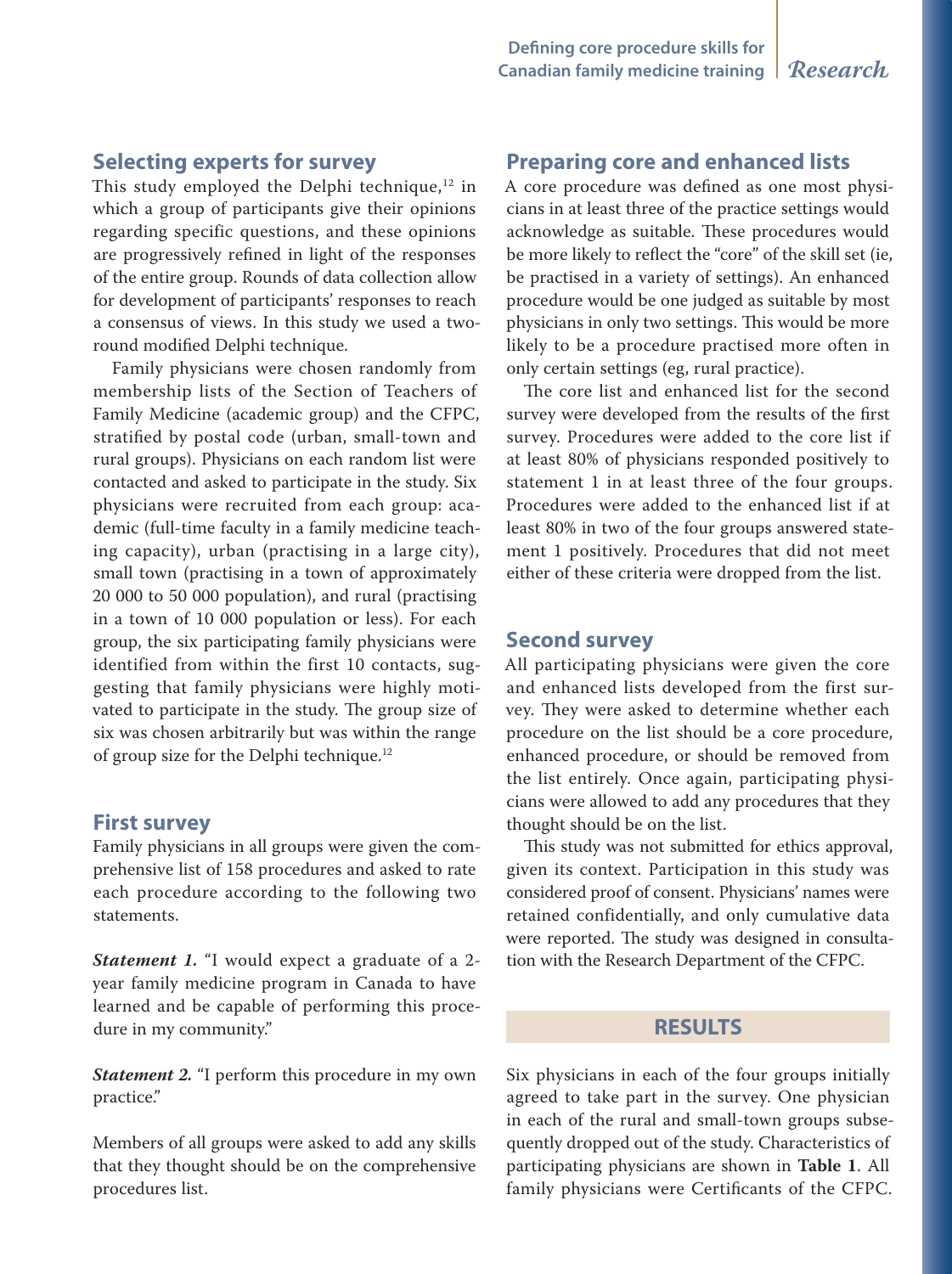| Table 1. Characteristics of family physicians in Delphi groups |                 |              |                             |              |              |
|----------------------------------------------------------------|-----------------|--------------|-----------------------------|--------------|--------------|
| <b>CHARACTERISTIC</b>                                          | <b>ACADEMIC</b> | <b>URBAN</b> | <b>SMALL</b><br><b>TOWN</b> | <b>RURAL</b> | <b>TOTAL</b> |
| Male/female                                                    | 4/2             | 3/3          | 4/1                         | 1/4          | 12/10        |
| <b>Years in practice</b>                                       | $18-27$         | $7-28$       | $3-24$                      | $5 - 36$     |              |
| Group/solo                                                     | 2/3             | 1/5          | 3/2                         | 4/1          | 10/11        |

Twenty-two of the 24 physicians responded to the first survey for a response rate of 92%.

**Table 2** shows the number of procedures meeting the criterion for the core list and performance of procedures reported by various groups. In all groups, physicians indicated more procedures on the core list than they actually performed in practice. More procedures were ranked on the core list and were performed by rural and small-town physicians than by urban physicians.

#### **Table 2. Comparison of Delphi group responses to first survey**

| <b>DELPHI GROUP</b> | <b>NUMBER OF PROCEDURES WITH</b><br>AT LEAST 80% AGREEMENT WITH<br><b>STATEMENT 1*</b> | <b>NUMBER OF PROCEDURES</b><br><b>PERFORMED BY AT LEAST</b><br><b>80% OF PHYSICIANS</b> |
|---------------------|----------------------------------------------------------------------------------------|-----------------------------------------------------------------------------------------|
| Academic            | 80                                                                                     | 49                                                                                      |
| <b>Urban</b>        | 73                                                                                     | 39                                                                                      |
| <b>Small town</b>   | 98                                                                                     | 73                                                                                      |
| <b>Rural</b>        | 95                                                                                     | 86                                                                                      |
|                     |                                                                                        |                                                                                         |

**\*Statement 1: "I would expect a graduate of a 2-year family medicine program in Canada to have learned and be capable of performing this procedure in my community."**

Fourteen physicians responded to the second survey for a response rate of 58%. The final core and enhanced lists were then developed. A procedure remained on the core list or was placed there if more than 50% of respondents agreed with its placement. A procedure remained on the enhanced list or was placed there if more than 50% of respondents agreed with its placement. Using these criteria, three procedures were moved from the initial enhanced list to the final core list, namely, endometrial biopsy, application of scaphoid cast, and peripheral venous access for infants. No procedures were moved from the core to enhanced list, and no procedures were dropped from either the initial core or initial enhanced lists.

The final core list and enhanced list are shown in **Tables 3** and **4,** respectively, along with the

percentage agreement for their placement on these lists and also the average percentage performance of each procedure as obtained from the initial survey.

Sixty-five procedures are listed on the final core list and 15 on the final enhanced list. There was, in general, greater agreement among physicians for procedures placed on the core list, and these procedures were more likely to be performed in practice.

## **DISCUSSION**

The question of which procedures should be selected for inclusion in family practice residency training can be approached in several ways, including looking at the most frequently performed procedures; assessing community needs; examining common problems in routine practice and the procedures needed for diagnosis or management; examining current screening recommendations; and using an economic approach.<sup>13</sup> In our study, physicians' opinions would reflect procedures performed in practice, common problems in practice, and the needs of their own communities. This is the first study to define a set of core procedure skills for family physician training in Canada using opinions of physicians from a variety of settings.

The data clearly show that family physicians often overestimate the number of skills required relative to their actual performance in practice. This seems most pronounced for academic and urban family physicians and less pronounced for small-town and rural family physicians. Academic family physicians could be reflecting their need to train residents in a variety of procedures for a variety of practice settings. This finding is consistent with other studies.<sup>14</sup> While academic family physicians acknowledge the need for training in a certain number of skills, their actual performance of these skills in their own practices is about 50% of this estimate. This poses an interesting dilemma, given this group's responsibility to train most of the family physicians in Canada. Family medicine training programs will need to develop innovative methods of teaching those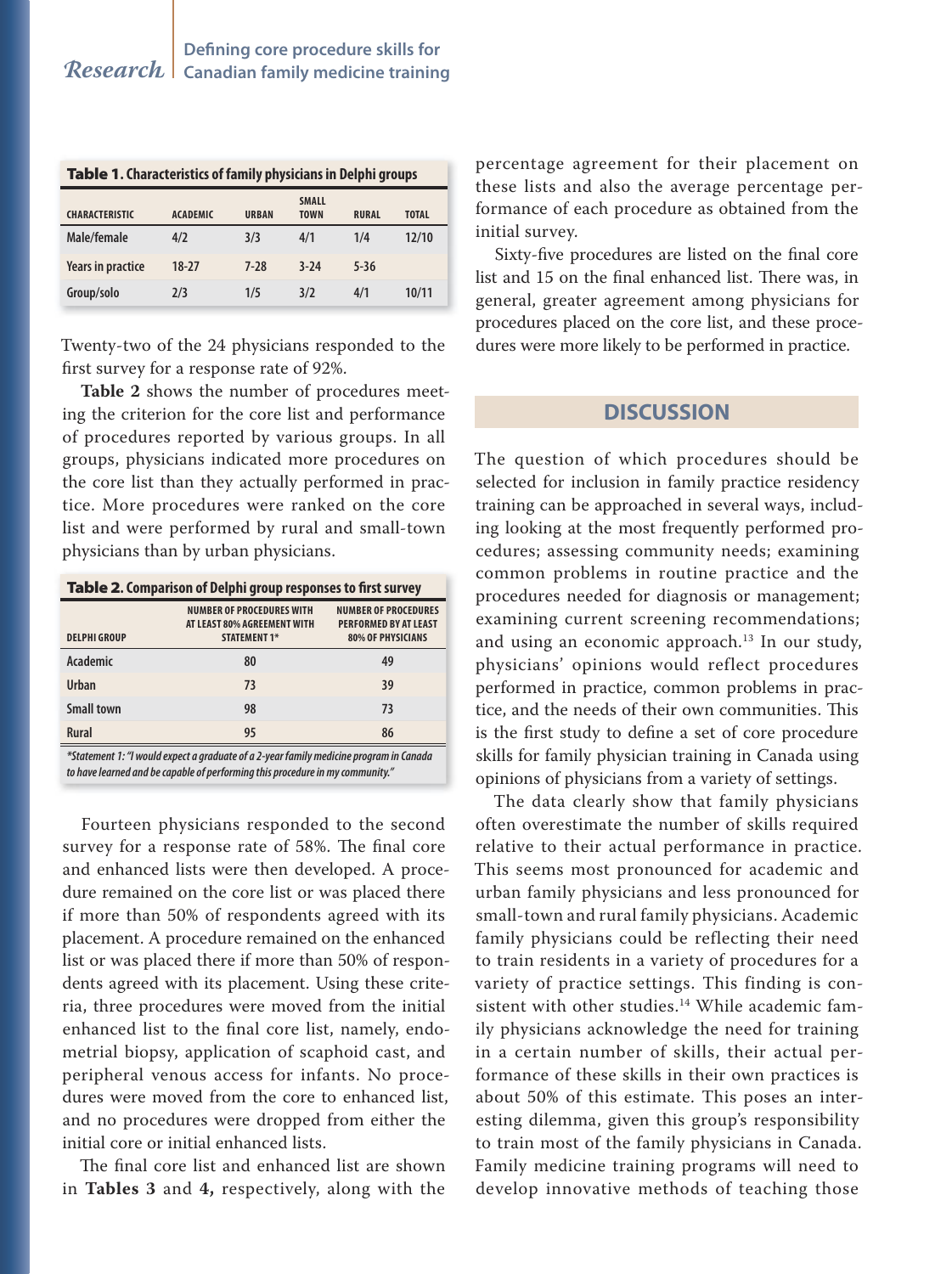# *Research* **Canadian family medicine training Defining core procedure skills for**

| <b>Table 3. Core procedures list</b> |  |
|--------------------------------------|--|
|--------------------------------------|--|

| <b>PROCEDURE</b>                                             | % AGREE | % PERFORM |
|--------------------------------------------------------------|---------|-----------|
| <b>INTEGUMENTARY PROCEDURES</b>                              |         |           |
| Incise and drain abscess                                     | 100     | 91        |
| Perform wound débridement                                    | 86      | 82        |
| Insert sutures: simple, mattress, and subcuticular           | 100     | 83        |
| Repair laceration: suture and gluing                         | 100     | 89        |
| Perform skin biopsy: shave, punch, and excisional            | 93      | 82        |
| Excise dermal lesions (eg, papilloma, nevus, or cyst)        | 100     | 89        |
| Perform cryotherapy of skin lesions                          | 100     | 91        |
| Perform electrocautery of skin lesions                       | 57      | 68        |
| Scrape skin for fungus determination                         | 100     | 95        |
| <b>Use Wood lamp</b>                                         | 100     | 50        |
| Release subungual hematoma                                   | 100     | 86        |
| Drain acute paronychia                                       | 100     | 82        |
| <b>Partially remove toenail</b>                              | 79      | 68        |
| Perform wedge excision for ingrown toenail                   | 79      | 77        |
| Remove foreign body (eg, fish-hook, splinter, or glass)      | 100     | 86        |
| Pare skin callus                                             | 100     | 86        |
| <b>LOCAL ANESTHETIC PROCEDURES</b>                           |         |           |
| Infiltrate local anesthetic                                  | 100     | 95        |
| Perform digital block of finger or toe                       | 93      | 95        |
| <b>EYE PROCEDURES</b>                                        |         |           |
| <b>Instil fluorescein</b>                                    | 100     | 95        |
| Perform slitlamp examination                                 | 71      | 64        |
| Remove corneal or conjunctival foreign body                  | 100     | 89        |
| Apply eye patch                                              | 79      | 77        |
| <b>EAR PROCEDURES</b>                                        |         |           |
| Remove cerumen                                               | 100     | 100       |
| Remove foreign body                                          | 93      | 95        |
| <b>NOSE PROCEDURES</b>                                       |         |           |
| <b>Remove foreign body</b>                                   | 86      | 86        |
| <b>Cauterize for anterior epistaxis</b>                      | 100     | 86        |
| Pack anterior nasal cavity                                   | 86      | 77        |
| <b>GASTROINTESTINAL PROCEDURES</b>                           |         |           |
| Insert nasogastric tube                                      | 100     | 91        |
| <b>Test for fecal occult blood</b>                           | 100     | 82        |
| Perform anoscopy and proctoscopy                             | 71      | 77        |
| Incise and drain thrombosed external hemorrhoid              | 64      | 77        |
| <b>GENITOURINARY AND WOMEN'S HEALTH PROCEDURES</b>           |         |           |
| <b>Place transurethral catheter</b>                          | 100     | 82        |
| Perform cryotherapy or chemical therapy for<br>genital warts | 100     | 95        |

| <b>PROCEDURE</b>                                              | % AGREE | % PERFORM |
|---------------------------------------------------------------|---------|-----------|
| Aspirate breast cyst                                          | 79      | 73        |
| Perform Pap smear                                             | 100     | 100       |
| Fit and insert diaphragm                                      | 71      | 77        |
| Insert intrauterine device                                    | 64      | 77        |
| <b>Perform endometrial aspiration biopsy</b>                  | 55      | 55        |
| <b>OBSTETRIC PROCEDURES</b>                                   |         |           |
| Perform normal vaginal delivery                               | 100     | 64        |
| Perform episiotomy and repair                                 | 100     | 64        |
| Perform artificial rupture of membranes                       | 100     | 64        |
| <b>MUSCULOSKELETAL PROCEDURES</b>                             |         |           |
| <b>Splint injured extremities</b>                             | 100     | 73        |
| Apply sling to upper extremity                                | 93      | 55        |
| <b>Reduce dislocated finger</b>                               | 86      | 77        |
| Reduce dislocated radial head (pulled elbow)                  | 57      | 64        |
| <b>Reduce dislocated shoulder</b>                             | 50      | 50        |
| Apply forearm cast                                            | 93      | 68        |
| Apply ulnar gutter splint                                     | 79      | 59        |
| Apply scaphoid cast                                           | 55      | 59        |
| Apply below-knee cast                                         | 86      | 59        |
| Aspirate and inject knee joint                                | 86      | 91        |
| Aspirate and inject shoulder joint                            | 64      | 64        |
| Inject lateral epicondyle (for tennis elbow)                  | 64      | 77        |
| Aspirate and inject bursae (eg, patellar, subacromial)        | 86      | 64        |
| <b>RESUSCITATION PROCEDURES</b>                               |         |           |
| Insert oral airway                                            | 100     | 86        |
| Perform bag and mask ventilation                              | 100     | 86        |
| Perform endotracheal intubation                               | 79      | 68        |
| Perform cardiac defibrillation                                | 93      | 55        |
| <b>INJECTION AND CANNULATION PROCEDURES</b>                   |         |           |
| Perform intramuscular injection                               | 100     | 95        |
| Perform subcutaneous injection                                | 100     | 100       |
| Perform intradermal injection                                 | 93      | 91        |
| Perform venipuncture                                          | 100     | 86        |
| Insert peripheral intravenous line in both adult<br>and child | 100     | 73        |
| Insert peripheral venous line in infant                       | 55      | 50        |
| Perform lumbar puncture in adult                              | 71      | 59        |

procedures that are less frequently performed in academic practices.

These lists will be a helpful guide to the skills teachers should focus on. This study should be further encouragement for family medicine training programs to evaluate their training in procedure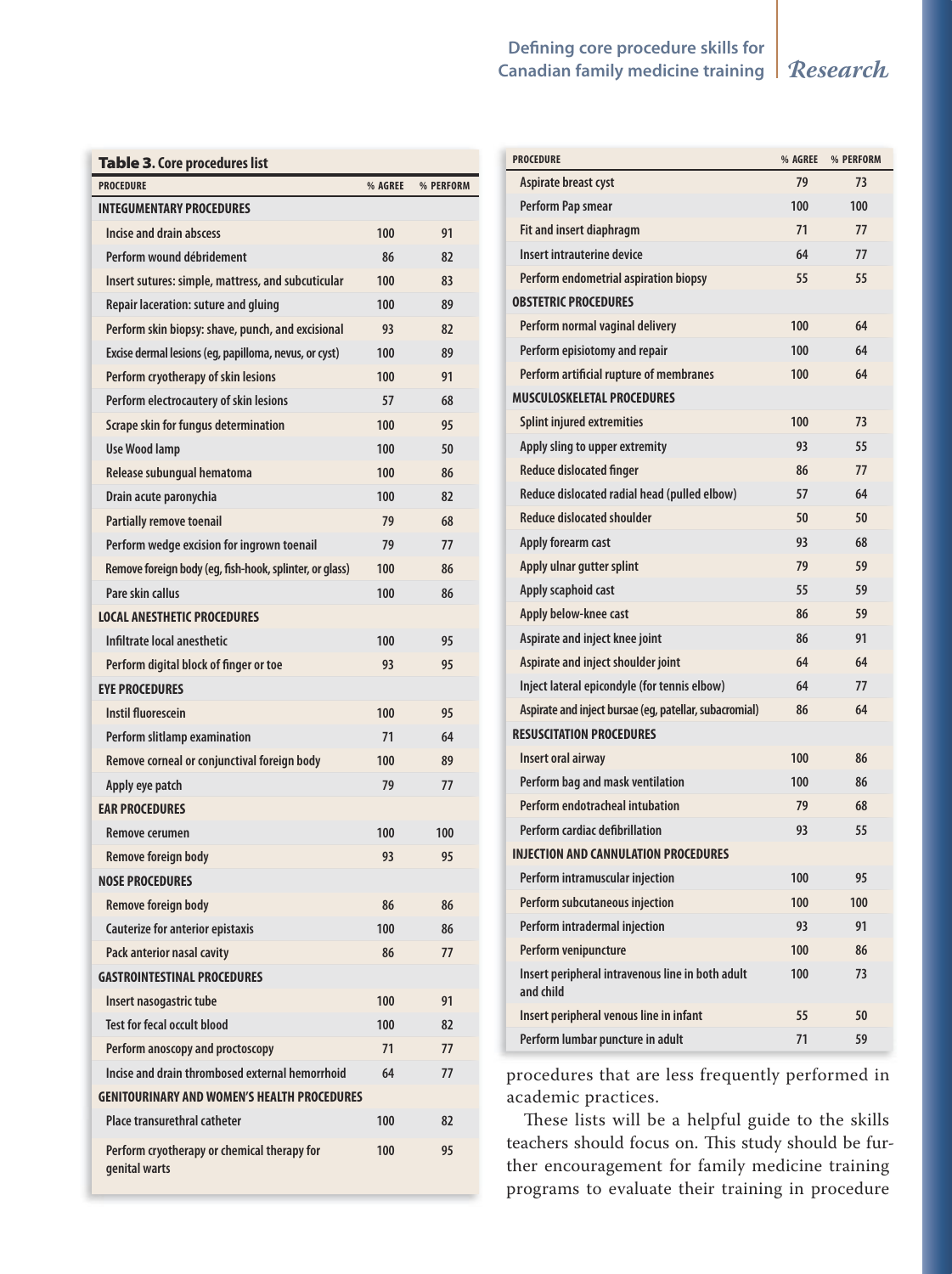| <b>Table 4. Enhanced procedures list</b>    |         |           |
|---------------------------------------------|---------|-----------|
| <b>PROCEDURE</b>                            | % AGREE | % PERFORM |
| <b>INTEGUMENTARY PROCEDURES</b>             |         |           |
| Excise skin carcinoma                       | 57      | 68        |
| <b>Remove entire toenail</b>                | 50      | 64        |
| <b>EYE PROCEDURES</b>                       |         |           |
| Remove corneal rust ring                    | 64      | 68        |
| <b>NOSE PROCEDURES</b>                      |         |           |
| Pack posterior nasal cavity                 | 64      | 45        |
| <b>CHEST PROCEDURES</b>                     |         |           |
| Perform needle thoracentesis                | 50      | 41        |
| Place chest tube                            | 50      | 32        |
| <b>GASTROINTESTINAL PROCEDURES</b>          |         |           |
| Perform gastric lavage                      | 50      | 50        |
| <b>OBSTETRIC PROCEDURES</b>                 |         |           |
| <b>Perform vacuum extraction</b>            | 50      | 50        |
| <b>MUSCULOSKELETAL PROCEDURES</b>           |         |           |
| Perform fracture hematoma block             | 50      | 45        |
| <b>Reduce Colles fracture</b>               | 57      | 41        |
| Reduce boxer's fracture                     | 64      | 45        |
| Reduce other simple fractures               | 60      | 41        |
| Apply full-leg cast                         | 50      | 50        |
| <b>RESUSCITATION PROCEDURES</b>             |         |           |
| <b>Perform cardioversion</b>                | 60      | 45        |
| <b>INJECTION AND CANNULATION PROCEDURES</b> |         |           |
| Perform lumbar puncture on child            | 60      | 41        |

skills thoroughly and adopt strategies to improve procedure skills training for their residents, as has previously been suggested.3,15

While these lists do represent a solid basis for skills training in family medicine, they will not please all groups of family physicians. As have other studies, this study has shown that rural and smalltown family physicians perform more procedures in their practices and are more likely to believe that the core list is not as inclusive as it should be for their practices. These lists do not include all procedures that family physicians could perform, depending on their practice locations, skills, and interests. Nevertheless, the core list does seem to achieve agreement from all the family physician groups surveyed for a high percentage of the procedures listed.

It is appropriate that the lists include clusters of procedures that have similar motor skill requirements. Training programs can train physicians in types of skills that facilitate learning other related skills. As an example, inclusion of endometrial biopsy training along with intrauterine device training is appropriate because the technical aspects of this training are similar for the two procedures.

# **Limitations**

The fact that the Delphi groups were relatively small, particularly in the second round, can be seen as a limitation of this study; however, the ultimate results were based on the cumulative number of participants. The core list was unlikely to have been influenced because there was a high degree of agreement here. It is possible that more skills might have been identified for the enhanced list if more physicians had participated in the second survey. Further studies using these lists would help to define the core list more accurately. A further limitation of this study is the self-report nature of the data. This should not have influenced the results greatly because the outcome of interest was physicians' opinions of a comprehensive list of skills.

On the positive side, the initial list of procedures accumulated for this survey was quite comprehensive. Attempts were made to base the list on Canadian studies and to include all the various family physician groups. Participants in the study were all experienced family physicians and were encouraged at both survey stages to add procedures that they thought should be present. They also had an opportunity to vote procedures off the lists during the second survey. No other procedures were added or removed from the lists, which suggests that the lists ring true with family physicians from all groups. This reflects the validity of these lists and makes their generalizability to Canadian family physicians more likely.

# **Conclusion**

The core and enhanced lists presented here have been built from the actual practice experience and